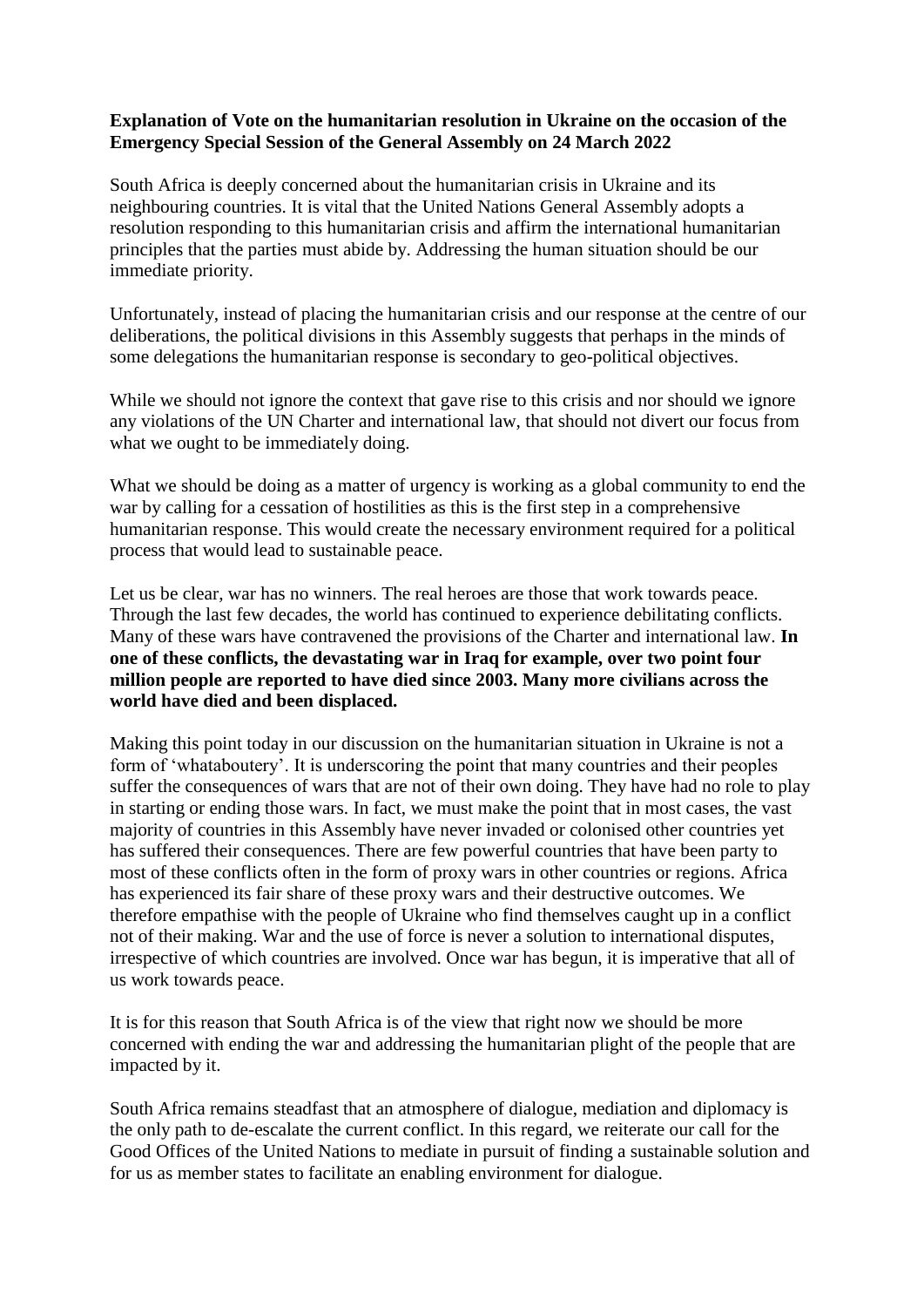In the backdrop of the deepening humanitarian crisis and the pursuit of peace not in sight, we ought to ask ourselves what matters most? Our objective at this Assembly must be to find a constructive outcome conducive to the creation of sustainable peace in Ukraine and addressing the humanitarian plight of those affected by the conflict. Resolution L.2 of the cross-regional group unfortunately does not address this.

South Africa supports several aspects of the resolution. We support the immediate cessation of hostilities, reaffirming the territorial integrity and sovereignty of Ukraine as well as the establishment of humanitarian corridors. We support that civilians, humanitarian personnel, vulnerable persons, including women and children, are fully protected. We support the call on all states and parties to the conflict to fully respect international humanitarian law and international human rights law. We support the voluntary, safe, and unhindered passage of civilians, including foreign nationals without discrimination.

There are however elements of the resolution that may make the attainment of a General Assembly consensus difficult. At this stage, it remains imperative that all parties to the conflict are committed to humanitarian principles and a UN humanitarian response and be part of an outcome that we adopt.

It is for this reason that South Africa saw the need to put forward a text which focus specifically on the humanitarian plight of those affected. Political issues that may lead to Member States not agreeing to a text should be addressed elsewhere. We believe that an impartial humanitarian resolution should focus purely on addressing the humanitarian needs of those affected.

It is in this context that we proposed a text that will first and foremost focus on calling for the cessation of hostilities as the first step towards ameliorating the humanitarian situation. A crucial aspect of our resolution also calls on all parties to abide by international humanitarian law as well as all protocols of the Geneva Conventions. It remains pivotal that aside from addressing the humanitarian needs of the people it must also lay the foundation for the parties to engage in constructive and meaningful dialogue.

South Africa's approach has been that in the current context of the conflict in Ukraine, it is necessary for the United Nations to adopt a resolution on the humanitarian situation affecting the people of Ukraine that is based on the principles that govern humanitarian assistance, namely, humanity, neutrality, impartiality and independence. These principles provide the foundations for humanitarian action and are central to establishing and maintaining access to those affected. An important aspect of this resolution must be to express concern at the humanitarian situation and call on all parties to abide by international humanitarian law.

South Africa will abstain on the resolution L.2. We have tabled a resolution, L.3, which we believe is more conducive for a comprehensive humanitarian response. **Regarding action we will take this morning it is crucial that all voices be heard and given an equal chance. There should be no attempt to muzzle those we see as different from ours. That would be cutting at the core of what this United Nations is about and undermining its basic tenants and setting precedents we will regret for years to come.**

**Therefore, following the action by the Assembly on L.2 this morning, South Africa formally requests that the Assembly should vote on L.3**.